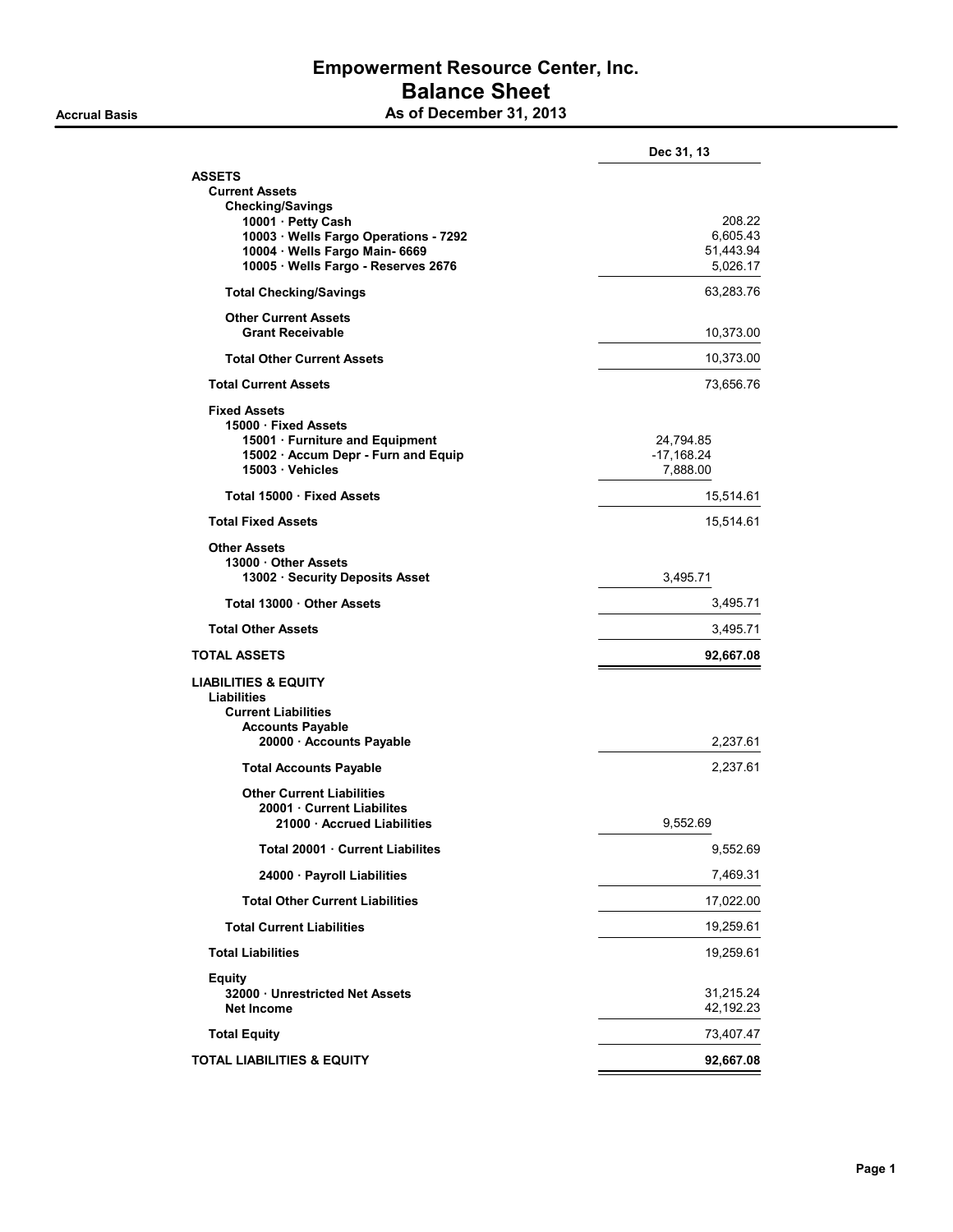|                                                                                                       | Jan - Dec 13           |
|-------------------------------------------------------------------------------------------------------|------------------------|
| <b>Ordinary Income/Expense</b><br>Income                                                              |                        |
| Gifts in Kind - Services<br>43000 · Foundation and Trust Grants<br>43300 Direct Public Grants         | 106,503.65<br>9,999.99 |
| 43310 · Corporate and Business Grants<br>43340 · Nonprofit Organization Grants                        | 31,900.00<br>10,450.00 |
| Total 43300 Direct Public Grants                                                                      | 42,350.00              |
| 43400 Direct Public Support<br>43420 Gifts in Kind - Goods<br>43430 · Individ, Business Contributions | 1,851.27<br>2,138.21   |
| Total 43400 · Direct Public Support                                                                   | 3,989.48               |
| 43500 Charitable Donations<br>43530 · Special Events Donations                                        | 10.00                  |
| Total 43500 Charitable Donations                                                                      | 10.00                  |
| 44400 Government Contracts<br>44500 · Federal Grants - DIRECT                                         | 820.00                 |
| 44540 · National Library of Medicine                                                                  | 8,092.13               |
| Total 44500 Federal Grants - DIRECT                                                                   | 8,092.13               |
| 44600 Local County Grants<br>44610 Local Government Grants                                            | 115,965.21             |
| Total 44600 · Local County Grants                                                                     | 115,965.21             |
| 44700 · State Grants<br>44620 Ga Dept of Public Health                                                | 183,272.06             |
| Total 44700 State Grants                                                                              | 183,272.06             |
| 44800 · Indirect Public Support<br>44820 United Way, CFC Contributions                                | 332.13                 |
| Total 44800 · Indirect Public Support                                                                 | 332.13                 |
| 45000 · Fundraising<br>45010 · Vision for the Future                                                  | 2,378.31               |
| Total 45000 · Fundraising                                                                             | 2,378.31               |
| 47220 Clinical Services                                                                               | 8,835.25               |
| 49800 · Interest-Savings, Short-term CD                                                               | 0.37                   |
| <b>Total Income</b>                                                                                   | 482,548.58             |
| <b>Gross Profit</b>                                                                                   | 482,548.58             |
| <b>Expense</b><br><b>Vision For the Future</b>                                                        | 111.98                 |
| 51000 · Payroll Expense<br>51005 · Payroll Expenses                                                   |                        |
| <b>FICA Employer</b>                                                                                  | 12,408.19              |
| <b>GA Adm</b><br><b>Medicare Employer</b>                                                             | 47.70<br>2,705.32      |
| <b>Salaries &amp; Wages</b>                                                                           | 195,419.25             |
| <b>SUTA</b>                                                                                           | 1,562.20               |
| Total 51005 · Payroll Expenses                                                                        | 212,142.66             |
| 51060 · Health Insurance                                                                              | 10,350.94              |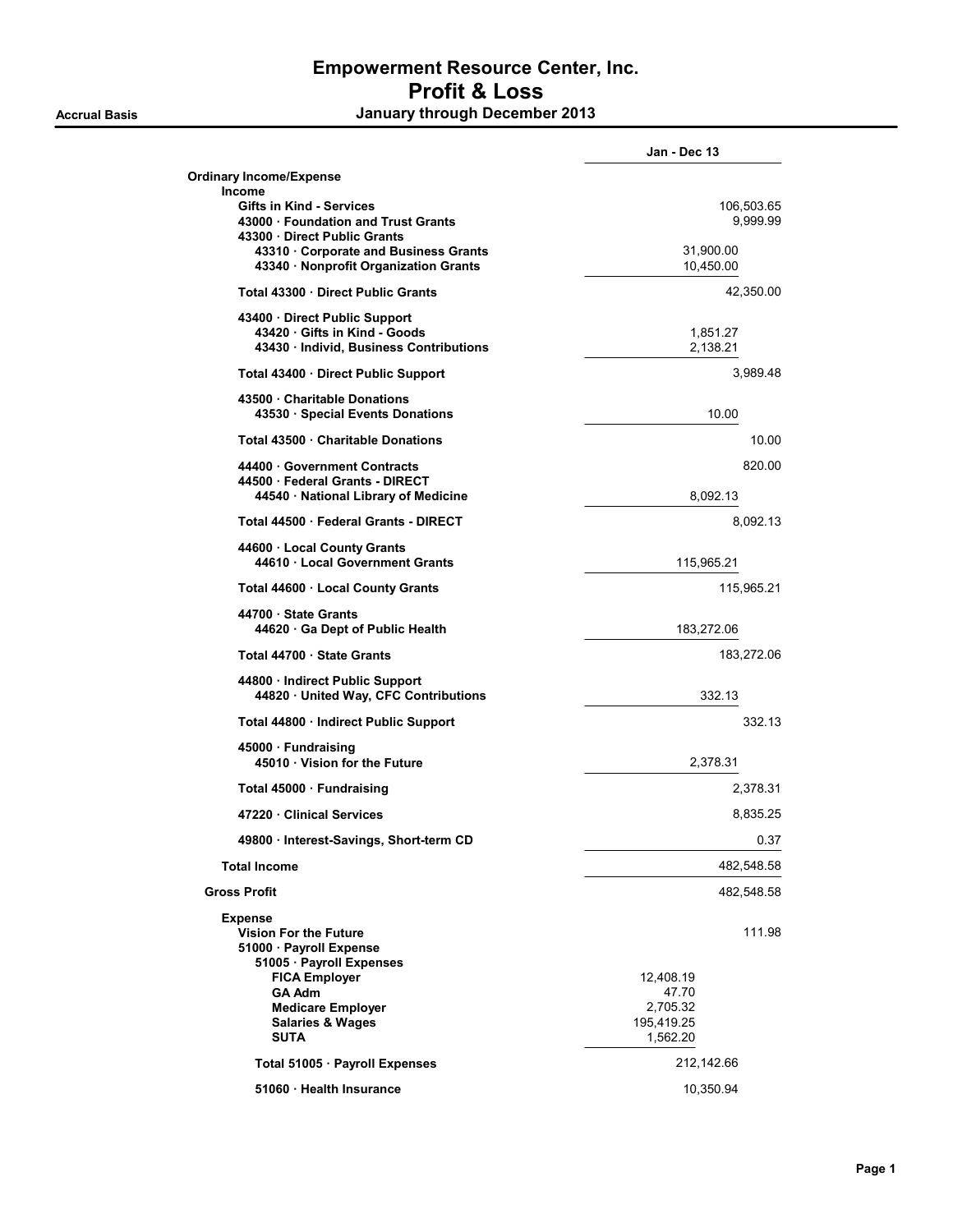|                                              | Jan - Dec 13 |
|----------------------------------------------|--------------|
| 51080 · Workers Compensation Insurance       | 2,554.00     |
| Total 51000 · Payroll Expense                | 225,047.60   |
| 60900 · Business Expenses                    |              |
| 60910 · License & Permits                    | 206.23       |
| 60920 · Business Registration Fees           | 30.00        |
| Total 60900 · Business Expenses              | 236.23       |
| 62100 Contract Services                      |              |
| 62110 · Accounting Fees                      | 7,883.66     |
| 62115 · Professional Services                | 1,060.00     |
| 62150 · Independent Contract                 | 112,094.77   |
| 62170 · Computer IT Fees                     | 68.94        |
| Total 62100 Contract Services                | 121,107.37   |
| 62800 · Facilities and Equipment             |              |
| 62810 · Depr and Amort - Allowable           | 5,817.33     |
| 62825 · Public Storage                       | 670.00       |
| 62835 · Copier Equipment Maintenance         | 1,835.62     |
| 62840 · Equip Rental and Maintenance         | 1,904.06     |
| $62845 \cdot$ Parking                        | 1,198.00     |
| 62860 · Office Equipment & Furniture         | 1,849.79     |
| 62880 Office Rent                            | 43,164.00    |
| 62890 · Rent, Parking, Utilities             | 200.00       |
| Total 62800 · Facilities and Equipment       | 56,638.80    |
| 63000 · Program Expense - Participants       |              |
| 63100 · Participant Awards                   |              |
| 63140 Client Incentives                      | 833.25       |
| Total 63100 · Participant Awards             | 833.25       |
| Total 63000 · Program Expense - Participants | 833.25       |
| 64000 · Clinical Expenses                    |              |
| 64010 · Biohazard Disposal                   | 1,474.18     |
| 64020 · Medication & Treatment Supplies      | 1,376.76     |
| 64030 · Medical Courier Services             | 275.25       |
| 64040 · Laboratory Processing                | 2,936.26     |
| 64050 · Laboratory Supplies                  | 1,908.65     |
| Total 64000 · Clinical Expenses              | 7,971.10     |
| 65000 · Operations                           |              |
| Click & Pledge service fees                  | 9.00         |
| <b>Penalties</b>                             | 620.60       |
| 65001 · Bank Service Charge                  | 172.50       |
| 65002 Office Expenses                        | 21.59        |
| 65003 · Advertising Expenses                 | 2,153.39     |
| 65004 · Office Meetings                      | 257.17       |
| 65009 · Staff Development                    | 750.77       |
| 65014 · PayPal Service fees                  | 162.33       |
| 65019 · Auto Expenses                        | 2,009.15     |
| 65020 · Postage, Mailing Service             | 622.73       |
| 65040 Office Supplies                        | 4,172.11     |
| 65050 · Telephone, Telecommunications        | 5,498.51     |
| 65055 · Volunteer Appreciation events        | 368.35       |
| 65130 · Interest Expense - General           | 403.80       |
| Total 65000 Operations                       | 17,222.00    |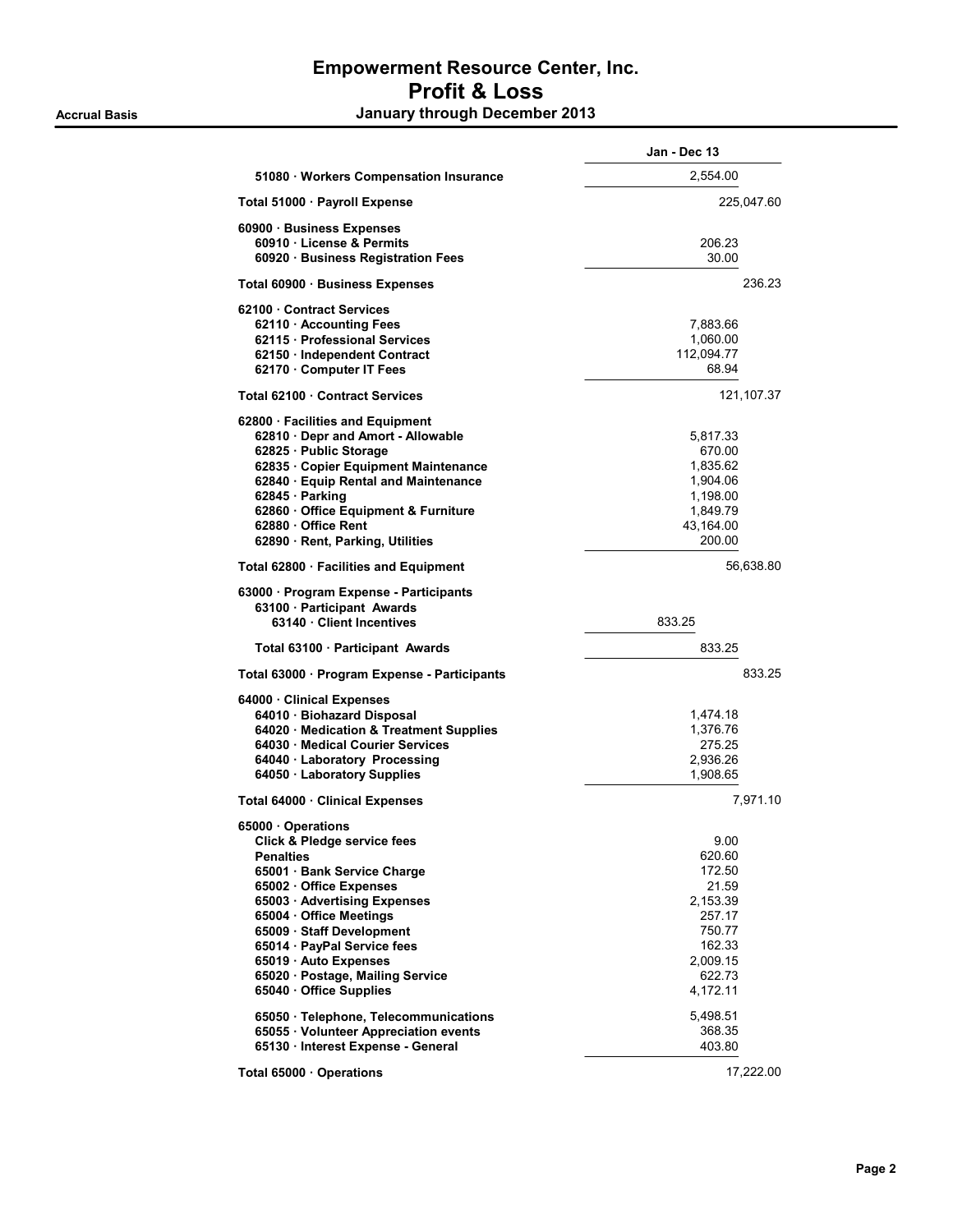|                                               | Jan - Dec 13 |
|-----------------------------------------------|--------------|
| 65045 · Program Expenses and Supplies         |              |
| Dose of Hope                                  | 145.30       |
| <b>Targeted Outreach</b>                      | 128.29       |
| 65046 · Client Prevention Supplies            | 341.25       |
| 65047 · ERC Mens support group                | 421.24       |
| 65045 · Program Expenses and Supplies - Other | 1,708.87     |
| Total 65045 · Program Expenses and Supplies   | 2.744.95     |
| 65100 Other Types of Expenses                 |              |
| <b>Credit card interest/fees</b>              | $-37.00$     |
| 65160 Other Costs                             | 35.45        |
| Total 65100 Other Types of Expenses           | $-1.55$      |
| 65120 · Insurance                             |              |
| 65121 · Automobile Ins (Progressive)          | 2,231.60     |
| 65122 · General/Professional Liability        | 3.099.20     |
| Total 65120 · Insurance                       | 5.330.80     |
| 68300 Travel and Meetings                     |              |
| 68310 · Registration                          | 397.29       |
| 68320 Hotel                                   | 2,483.91     |
| 68300 · Travel and Meetings - Other           | 232.62       |
| Total 68300 · Travel and Meetings             | 3,113.82     |
| <b>Total Expense</b>                          | 440,356.35   |
| <b>Net Ordinary Income</b>                    | 42,192.23    |
| Net Income                                    | 42,192.23    |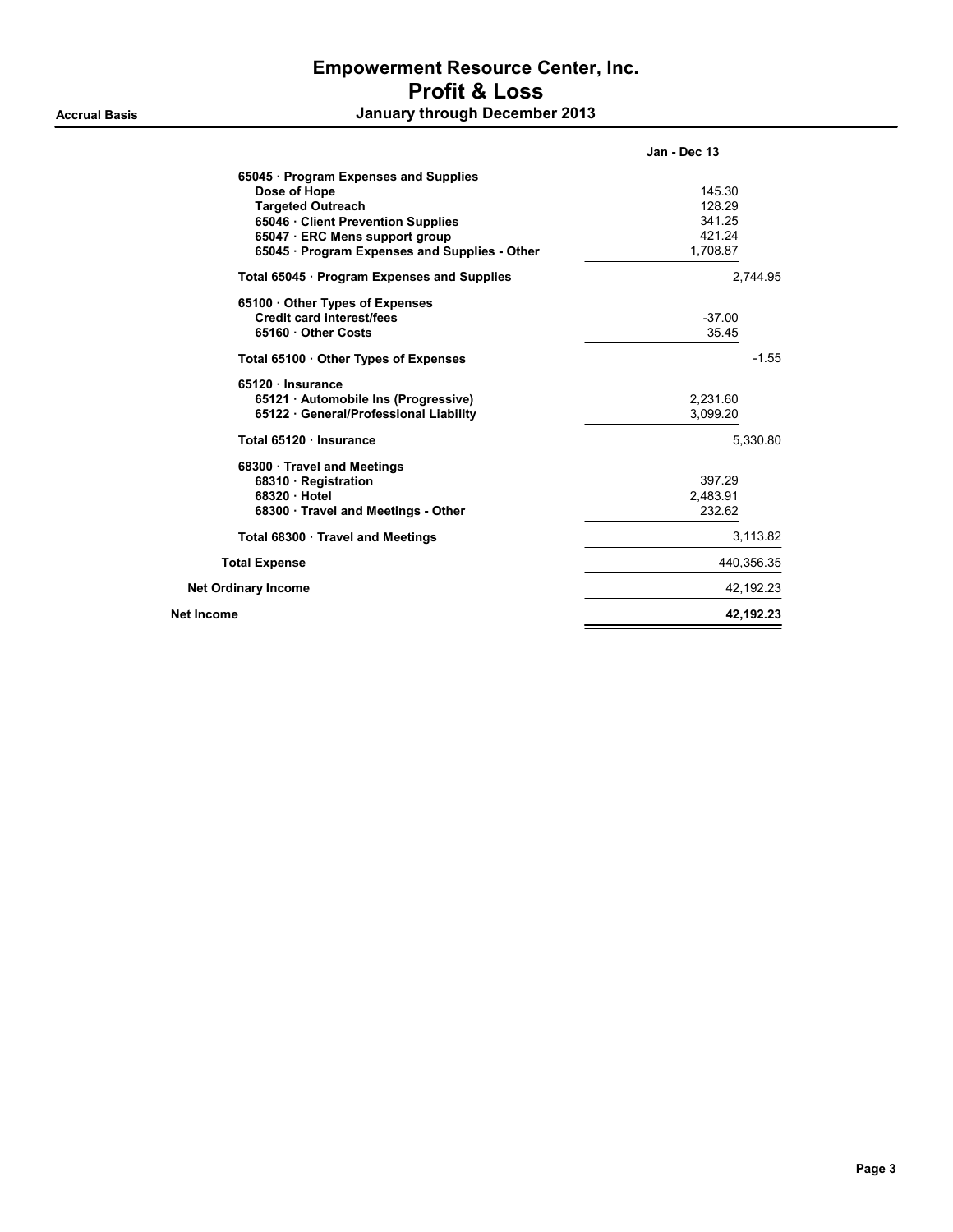|                                                                                                                       | Jan - Dec 13                        |
|-----------------------------------------------------------------------------------------------------------------------|-------------------------------------|
| <b>Ordinary Income/Expense</b>                                                                                        |                                     |
| <b>Income</b><br><b>Gifts in Kind - Services</b><br>43000 · Foundation and Trust Grants<br>43300 Direct Public Grants | 106,503.65<br>9,999.99<br>42,350.00 |
| 43400 Direct Public Support                                                                                           | 3,989.48                            |
| 43500 Charitable Donations                                                                                            | 10.00                               |
| 44400 Government Contracts<br>44500 · Federal Grants - DIRECT                                                         | 820.00<br>8,092.13                  |
| 44600 · Local County Grants                                                                                           | 115,965.21                          |
| 44700 State Grants                                                                                                    | 183,272.06                          |
| 44800 · Indirect Public Support                                                                                       | 332.13                              |
| 45000 · Fundraising                                                                                                   | 2,378.31                            |
| 47220 Clinical Services                                                                                               | 8,835.25                            |
| 49800 · Interest-Savings, Short-term CD                                                                               | 0.37                                |
| <b>Total Income</b>                                                                                                   | 482,548.58                          |
| <b>Gross Profit</b>                                                                                                   | 482,548.58                          |
| <b>Expense</b><br><b>Vision For the Future</b><br>51000 · Payroll Expense                                             | 111.98<br>225,047.60                |
| 60900 · Business Expenses                                                                                             | 236.23                              |
| 62100 Contract Services                                                                                               | 121, 107.37                         |
| 62800 · Facilities and Equipment                                                                                      | 56,638.80                           |
| 63000 · Program Expense - Participants                                                                                | 833.25                              |
| 64000 Clinical Expenses                                                                                               | 7,971.10                            |
| 65000 Operations                                                                                                      | 17,222.00                           |
| 65045 · Program Expenses and Supplies                                                                                 | 2,744.95                            |
| 65100 Other Types of Expenses                                                                                         | $-1.55$                             |
| 65120 · Insurance                                                                                                     | 5,330.80                            |
| 68300 Travel and Meetings                                                                                             | 3,113.82                            |
| <b>Total Expense</b>                                                                                                  | 440,356.35                          |
| <b>Net Ordinary Income</b>                                                                                            | 42,192.23                           |
| Net Income                                                                                                            | 42,192.23                           |